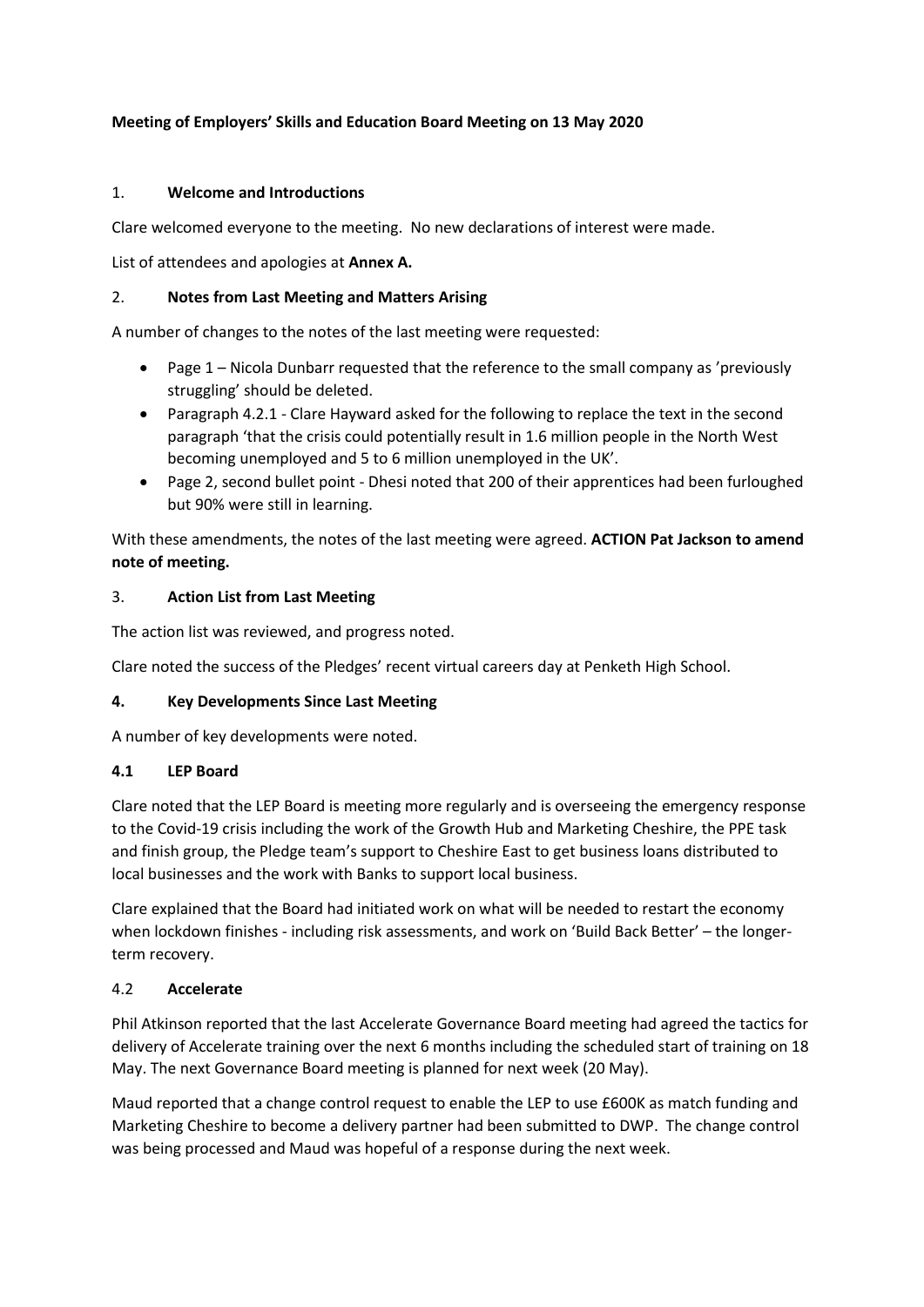The first mini competition to provide Accelerate subsidised training courses had been completed and training can start as soon as Department of Work and Pensions approval of the requested change controls has been received.

The spend on Accelerate is significantly behind profile and the University will submit a change control request to cover the change in spend profile in June.

The LEB Board approved the proposed targeting of the £600K that will be used to 100% grant fund some of the Accelerate training and there are on-going discussions about additional LEP funding.

Maud also confirmed that if we go ahead and start delivering 100% grant funded training that spend cannot be reclaimed – we have to wait until the change control has been approved. Maud confirmed that she would check progress again with DWP in the morning.

It was also noted the Marketing Cheshire cannot start promoting Accelerate until the change control has been agreed.

# **4.3 The Pledge**

Pat Jackson updated Members on the recent work of the Pledge.

Pre-Covid-19 the LEP and the Pledge had run some exciting events where employers were meeting small groups of students to demonstrate new technologies and discuss career opportunities but we wanted these events to reach a wider audience and had already started to explore the use of live broadcasts and associated question and answer sessions. The current crisis has accelerated the adoption of live broadcasting.

Over the last few weeks, the Pledge had run two sessions of Learn Live@ 11.00 each week. To date approximately 4,000 people had taken part in each session.

On 6 May the Pledge ran a pilot virtual careers day involving 3 employers and a group of students at Penketh High School. 1,571 people watched the event live throughout the day and there had been 1,782 chats during the day.

Following the success of the Penketh High School pilot the Pledge are running a virtual careers festival involving over 40 employers during the week beginning 18 May. All 63 of our secondary schools and colleges have been invited. As of  $19<sup>th</sup>$  May there were 2,100 registrations and on  $19<sup>th</sup>$ May alone there were over 24,00 people viewing the site. Since the campaign went live there have been over 70,000 visits to the site.

The Pledge also plan to run a virtual event to enable our local employers to show case how they have responded to the Covid-19 crisis.

Our local schools and local businesses are very keen for us to continue to facilitate these types of activity. We have been particularly pleased with the extent to which smaller businesses have engaged – it is not very resource intensive for them and yet they manage to reach a large audience of young people from our local schools.

Building on this work the LEP is also planning to invest some of our Local Growth Fund skills funding into capital equipment that will enable us to further widen access to new technologies and career opportunities.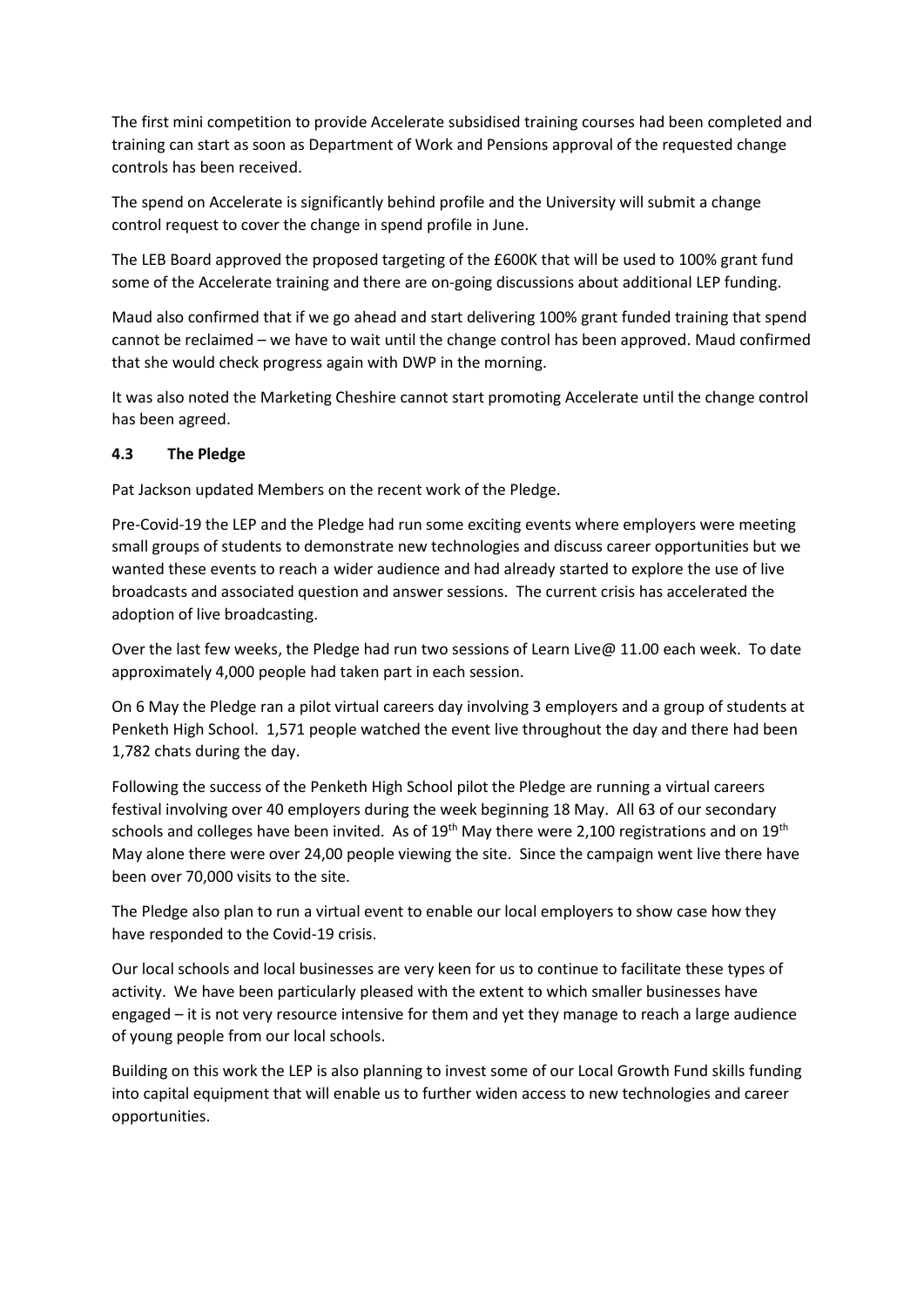# 5. **Access to Computers**

Pat Jackson introduced the paper that had been circulated in advance of the meeting. The paper highlighted the challenges of ensuring all our young people are able to access a computer and the internet to learn on-line during the lockdown. In a survey of head teachers of local secondary schools over half had responded and identified over 2,400 students without computers and 1000 without access to the internet at home.

The LEP was seeking approval from the Employers' Skills and Education Board to launch a campaign to raise awareness about the numbers of students without access to a computer and/or the internet and to encourage businesses to donate cash for new computers or new computers to our most disadvantaged young people. The LEP was also proposing to use £25K of LEP funds to kick start the campaign.

The Employers Skills and Education Board approved the proposals set out in the paper. They advised that the LEP funding should be allocated on condition that one school from each local authority should take the lead in purchasing the computers and each school receiving the LEP funds should confirm that they will provide access to the internet, as required, for the students.

Members were keen to see the campaign launched as soon as possible and Pat advised that the decision of the Employers' Skills and Education Board would need to be ratified by the LEP's Performance and Investment Committee before the campaign launched but the campaign could start as soon as possible after the Performance and Investment Committee meeting on 19 May.

# **Please note that the Performance and Investment Committee ratified the approval at their meeting on 19 May.**

Members also suggested that the LEP should explore the scope for the internet providers such as Open Reach, Talk-Talk and Virgin to provide free internet access to students. Stephen Fitzsimmons agreed to follow up on this. **ACTION STEPHEN FITZSIMMONS.** 

# 6. **Redeployment and Job Matching**

Bill Carr reported that, earlier in the week, he had chaired a task and finish group to consider the issues around redeployment and job matching and to make recommendations. The group comprised Phil Atkinson, Trevor Brocklebank and James Nicholas and Colin Billingsley and Sue Savage from Jobcentre Plus.

Bill noted that since the lockdown Jobcentre Plus had experienced a 10-fold increase in the number of people claiming Universal Credit. Because of the pressure to support these individuals and the restrictions on classroom-based learning, Jobcentre Plus had been unable to offer training over the last six weeks and had not been able to collect all the usual information about claimants. Although the immediate pressures on Universal Credit had eased, Jobcentre Plus were expecting further demand for Universal Credit as lockdown is released – even though at present around 80% of people who have been furloughed are expecting to return to work.

Bill explained that Jobcentre Plus had shared their Labour Market recovery plan with the task and finish group and had agreed to share any emerging information around the characteristics of claimants. Jobcentre Plus are already members of the Data and Labour Market Steering Group so have access to the various data and labour reports as they are produced.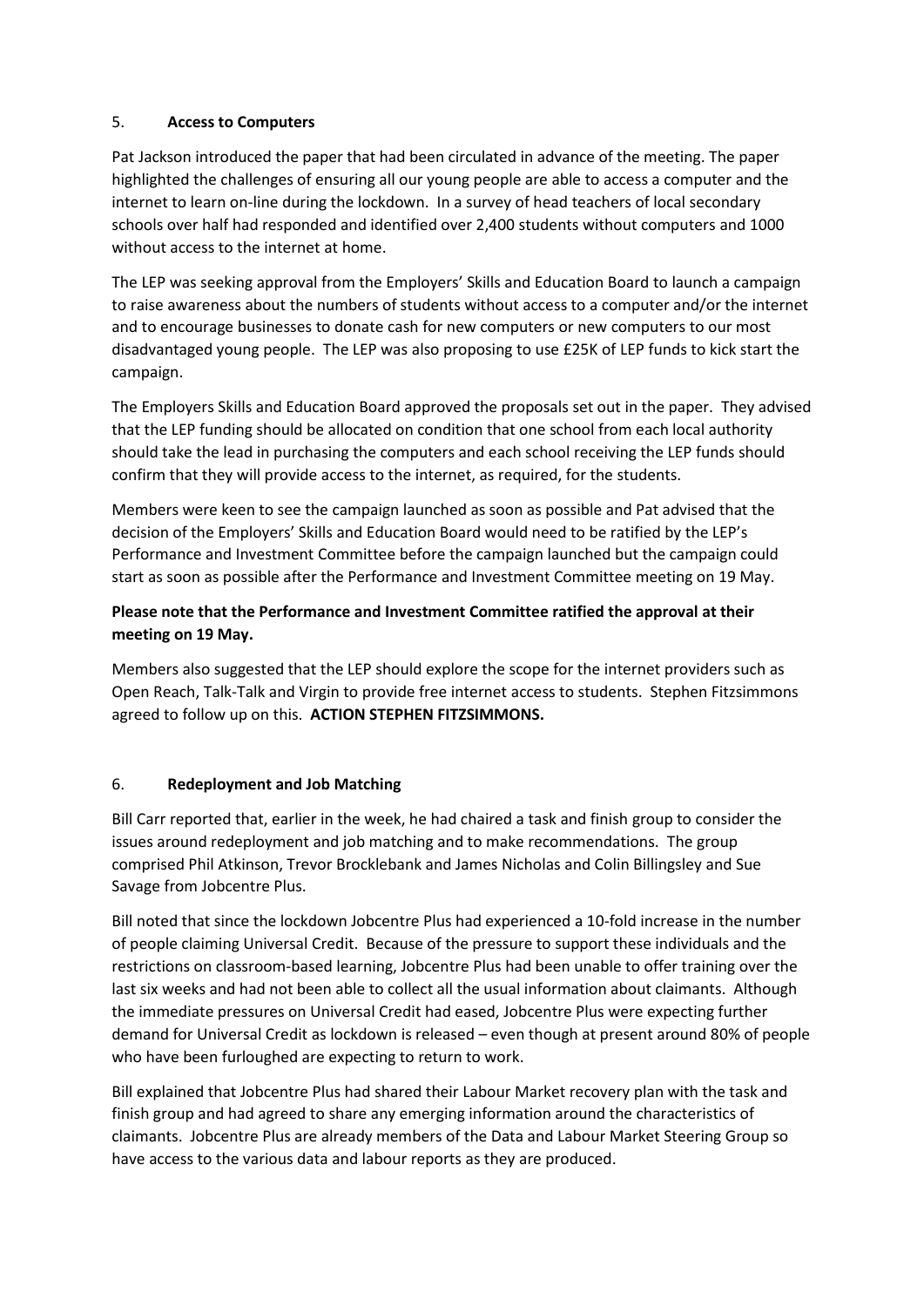The task and finish group also provided information to Jobcentre Plus about how the Pledge partners had moved delivery on-line and the success to date of the Learn Live events and the virtual career events. The task and finish group had agreed to share and review all the available information and meet again on 26 May to agree next steps.

Bill Carr invited Colin Billingsley (Jobcentre Plus) to talk through his Labour Market Recovery Plan.

Colin confirmed that he had already been in discussion with Pat Jackson about how to develop closer links between the LEP and Jobcentre Plus. Colin is also a member of the post Covid-19 resilience group chaired by Philip Cox. He confirmed that as pressure to process Universal Credit claimants eased, Jobcentre Plus would focus more on the labour market recovery plan.

Colin noted that he was only able to share nationally available information. He noted that Jobcentre Plus had made first payments to 4,000 people in the week beginning 4 May and another 3,000 first payments in the week beginning the 11 May. Colin expected some of the claimants to return to work and quickly come off Universal Credit however, others would need more support. Jobcentre Plus were now also starting to go back to claimants to collect more background information about the reason for their claims. Initially they were contacting key workers. Colin and Sue Savage both commented on the good practice that they could take from the Pledge on-line work.

In discussion the following points were made:

- Clare Hayward was interested to understand what is happening to employment in different sectors e.g. car manufacturing.
- Stephen Fitzsimmons expressed concerns around possible job losses later in the year as furloughed workers returned to work.
- Paul Colman asked if Jobcentre Plus have plans to set up meetings with local partners and Colin Billingsley confirmed that Jobcentre Plus does have a place-based approach for different labour markets across Cheshire and Warrington. Paul was keen to support this.
- Bill Carr asked for more information about the expected impact of the most recent announcements around the extension of furlough arrangements.
- Clare Hayward noted that because of the statutory 90-day consultation process some businesses had started the consultation process and then stopped after the Chancellor's recent announcement.
- Nicola Dunbar noted that Members of the Digital Skills Partnership may be keen to be involved in a Digital Careers Fair if Jobcentre Plus decided to pursue this idea.
- Colin Billingsley commented that Jobcentre Plus will initially focus on support for developing CVs. He also said that Jobcentre Plus needed to understand more about what had happened to the people who were working and claiming Universal Credit pre-Covid - are they still working?
- Clare Hayward noted that knowledge on what is happening in the labour market will be key. Clare was aware that local authorities are planning to establish employment hubs and accelerate the job matching services. She asked Members to share any intelligence with Bill Carr and the Growth Hub.
- Pat Jackson suggested that Members needed to consider the skills and training implications of the situation and Clare Hayward stressed the importance of identifying any gaps in skills or training.
- Sue Savage commented that, pre-Covid-19, the majority of Jobcentre Plus training had been classroom based and focused on more practical skills e.g. forklift driving. Jobcentre Plus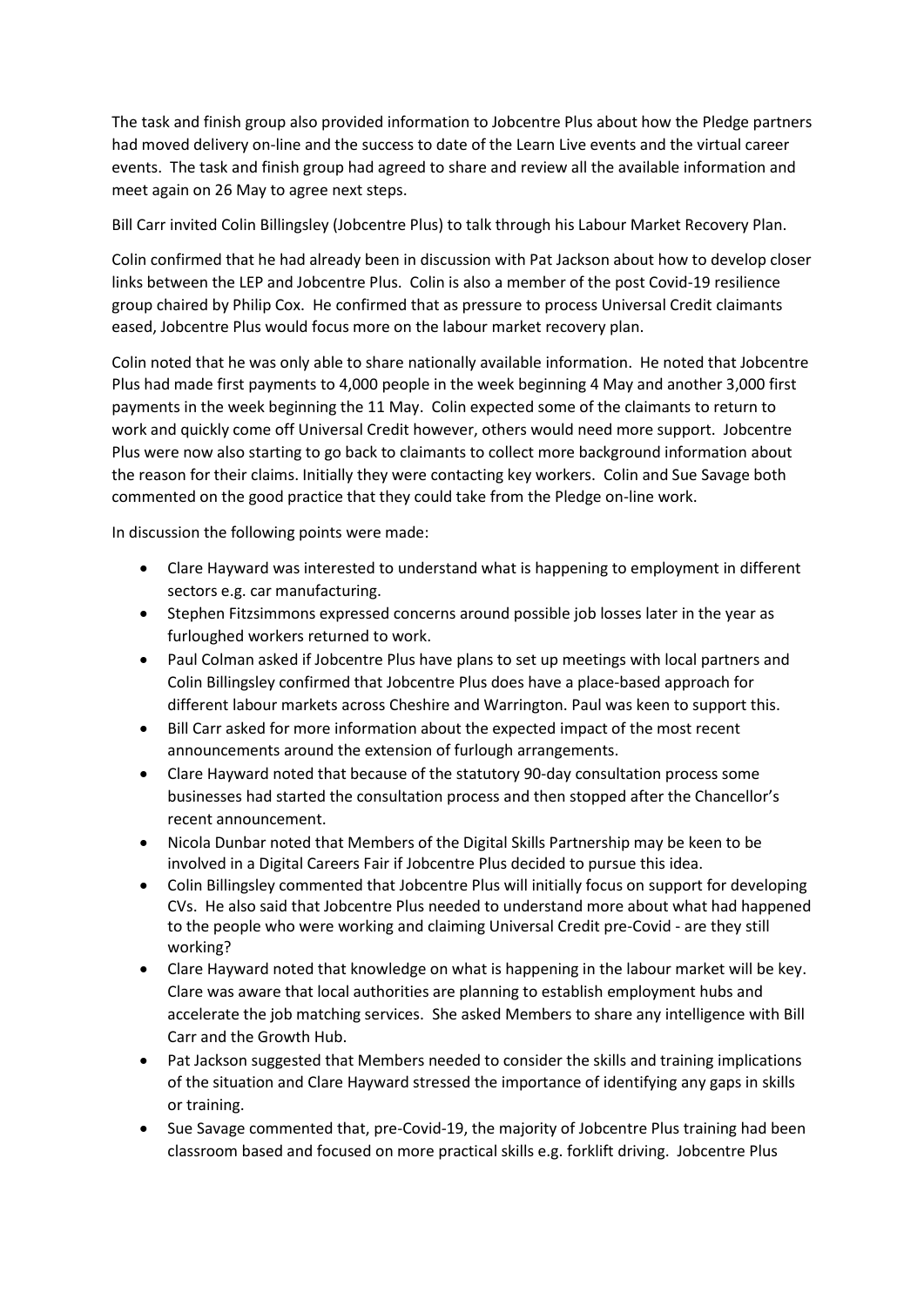needed to consider what on-line training could be provided in the interim and to identify new job opportunities.

- Colin Billingsley was clear that, in a digital age, we should be able to offer more flexible training – delivered at different times and using different styles of delivery.
- Clare Hayward noted that being able to use more blended training would be a good preparation for working more on-line post Covid-19.
- Dhesi commented that 'necessity is the mother of invention' a number of training providers have submitted on-line training opportunities for delivery via the Accelerate training programme – this could be an opportunity for Jobcentre Plus to engage in the programme.

Clare Hayward thanked Colin Billingsley and Sue Savage for attending the meeting. Clare commented that the Jobcentre Plus plan was very clear and provided a great opportunity for working more closely with the Employers' Skills and Education Board. Colin confirmed that he would continue to work with Bill Carr and the task and finish group.

# **7. Local Growth Fund**

Pat Jackson updated Members on the Local Growth Fund skills investments – there had been 14 investments to date amounting to £4.6 million.

In addition to the £25K to be allocated to kick start the 'computers in schools' campaign, the remaining funding would be spent on 2 further invitations to bid:

- **Widening access to new technologies and access to digital learning opportunities** on 15th April the LEP issued an invitation to bid for up to £125,000 to support wider access by local businesses, local schools and colleges and local communities to digital and other new technologies including the technology and expertise in the 14 Local Growth Fund investments that have already been made. The deadline for submission of bids for this investment is 5pm on Friday 15<sup>th</sup> May 2020.
- **Digitalisation in construction** an invitation to bid for investment to support digitalisation in construction was issued on  $6<sup>th</sup>$  April with a deadline of  $1<sup>st</sup>$  May, all the submissions received had some strengths but none of the submissions met the requirements sufficiently to allow the LEP to award a contract. Most disappointingly there had been a lack of innovation and strategic partnership between the hub and associated satellites.

Pat noted that Nicola Dunbar had helped in the assessment of the digitalisation in construction bids. Subject to the views of the Employers' Skills and Employment Board, it was proposed to issue a further invitation to bid for £260k to invest in digitalisation in construction, the deadline for this invitation would be 5pm on  $11<sup>th</sup>$  June. The revised invitation to bid would stress the need for a more strategic partnership approach that would deliver real innovation to businesses across Cheshire and Warrington with clear added value from all the partners participating in the bid.

Nicola Dunbar noted that all the bids received had some merits but expressed her disappointing in the lack of innovation and strategic partnership between those involved in the bids. Nicola commented that a £260 million investment should achieve something really exciting for Cheshire and Warrington – it should not just be an opportunity to purchase some new kit and continue business as usual.

In discussion the following points were made: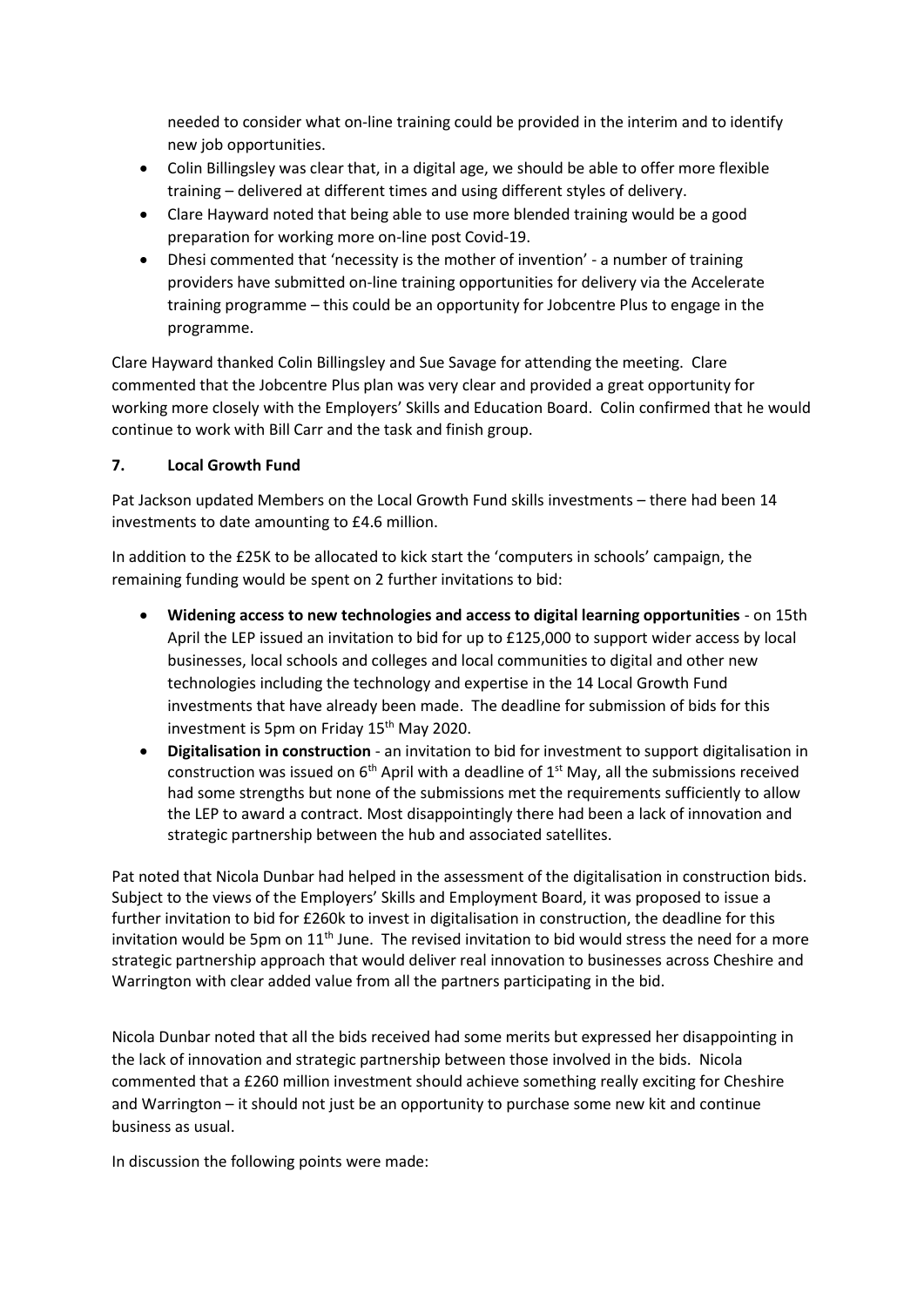- Clare Hayward stressed the need to broaden the reach of the invitation to bid -using social media and making some of the bigger construction companies aware of the opportunity to bid and perhaps enter into a joint venture arrangement with the training providers. In response Phil Atkinson commented that he had seen the previous invitations to bid on numerous occasions via social media.
- Phil Atkinson queried the scope to get better, more strategic cooperation and partnership working between providers and stressed the need to make more small businesses aware of the help available to them. We needed to get better at this.
- Clare Hayward agreed that there was a need to reposition and consider the future role of the Growth Hub and Marketing Cheshire.
- Paul Colman stressed the need for employer engagement to be more focused at local level.

In conclusion, all Members agreed the need to re-issue the invitation to bid and make the invitation more specific about what was needed. **ACTION PAT JACKSON - Done**

Pat Jackson asked Members to contact her if anyone wanted to get involved in the assessment of the bids. **ACTION ALL MEMBERS**

# 8. **Any Other Business**

A number of additional points were made:

- Phil Atkinson reported that he had now contacted Warrington and Vale Royal College as the sponsor for their Local Growth Fund investment.
- It was noted that basic digital skills are a fundamental building block and need to be addressed by the Accelerate training programme - our key vehicle of support.
- Stephen Fitzsimmons agreed and stressed the importance of digital skills in helping businesses to change their business models.
- Julia Teale suggested that digital skills were on a par with mental health training where there is currently a strong pull from mangers and individuals as well as a push from business.
- Dhesi noted that there is a lot of training material available on mental health we do need a filter and check quality.
- Clare Latham commented that it had been her first meeting and she had found it very interesting - particularly the discussions with Jobcentre Plus. Clare noted that prior to Covid, Cheshire West and Chester Council had delivered training that was mainly classroom based. This had been very suitable for their clients but the Council now recognised the need to move the training on-line.
- Maud Duthie re-emphasised that some Accelerate training has already been commissioned – including mental health.

# 9. **Date of Next Meeting and Items for Agenda**

The next meeting is scheduled for Wednesday 17 June 2020 at 13.30 hrs.

Clare suggested that the meeting should start with a stocktake of progress including progress on Local Growth Fund investments and invitations to bid, feedback from Bill Carr's task and finish group and from Phil Atkinson on the Accelerate programme.